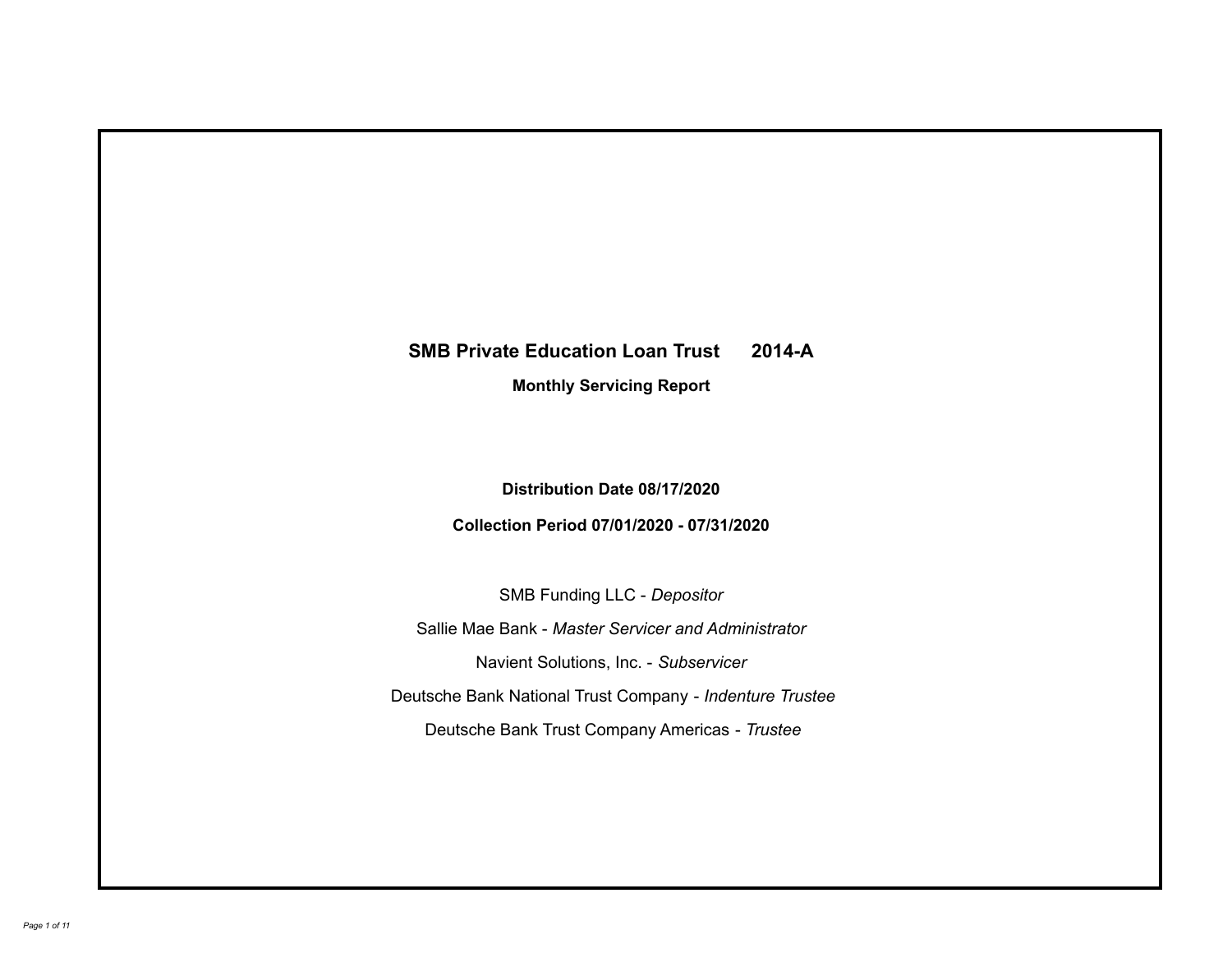| A | <b>Student Loan Portfolio Characteristics</b>   |                   | 08/07/2014       | 06/30/2020       | 07/31/2020       |
|---|-------------------------------------------------|-------------------|------------------|------------------|------------------|
|   | <b>Principal Balance</b>                        |                   | \$361,523,983.59 | \$155,130,973.94 | \$152,841,680.22 |
|   | Interest to be Capitalized Balance              |                   | 17,313,307.43    | 2,472,298.92     | 2,331,161.03     |
|   | Pool Balance                                    |                   | \$378,837,291.02 | \$157,603,272.86 | \$155,172,841.25 |
|   | Weighted Average Coupon (WAC)                   |                   | 7.81%            | 7.81%            | 7.83%            |
|   | Weighted Average Remaining Term                 |                   | 138.29           | 172.28           | 173.41           |
|   | Number of Loans                                 |                   | 33,555           | 14,284           | 14,084           |
|   | Number of Borrowers                             |                   | 26,651           | 11,284           | 11,124           |
|   | Pool Factor                                     |                   |                  | 0.416018371      | 0.409602869      |
|   | Since Issued Total Constant Prepayment Rate (1) |                   |                  | 7.60%            | 7.55%            |
| B | <b>Debt Securities</b>                          | Cusip/Isin        | 07/15/2020       |                  | 08/17/2020       |
|   | A <sub>2</sub> A                                | 784456AB1         | \$11,703,364.00  |                  | \$10,820,768.36  |
|   | A2B                                             | 784456AC9         | \$11,703,364.00  |                  | \$10,820,768.35  |
|   | A3                                              | 784456AD7         | \$50,000,000.00  |                  | \$50,000,000.00  |
|   | B                                               | 784456AE5         | \$36,000,000.00  |                  | \$36,000,000.00  |
|   | C                                               | 784456AF2         | \$42,000,000.00  |                  | \$42,000,000.00  |
|   |                                                 |                   |                  |                  |                  |
| С | <b>Certificates</b>                             | <b>Cusip/Isin</b> | 07/15/2020       |                  | 08/17/2020       |
|   | <b>Excess Distribution</b>                      | 784456105         | \$100,000.00     |                  | \$100,000.00     |
|   |                                                 |                   |                  |                  |                  |
| D | <b>Account Balances</b>                         |                   | 07/15/2020       |                  | 08/17/2020       |
|   | Reserve Account Balance                         |                   | \$958,735.00     |                  | \$958,735.00     |
|   |                                                 |                   |                  |                  |                  |
| E | <b>Asset / Liability</b>                        |                   | 07/15/2020       |                  | 08/17/2020       |
|   | Overcollateralization Percentage *              |                   | 30.58%           |                  | 30.63%           |
|   | Specified Overcollateralization Amount *        |                   | \$47,280,981.86  |                  | \$46,551,852.38  |
|   | Actual Overcollateralization Amount *           |                   | \$48,196,544.86  |                  | \$47,531,304.54  |

\* Based on the Rated debt securities (Class A and Class B Bonds)

(1) Since Issued Total CPR calculations found in monthly servicing reports issued on or prior to September 15, 2015 originally included loans that were removed from the pool by the sponsor because they became ineligible for the pool between the cut-off date and settlement date. On October 5, 2015, Since Issued Total CPR calculations were revised to exclude these loans and all prior monthly servicing reports were restated. For additional information, see 'Since Issued CPR Methodology' found on page 11 of this report.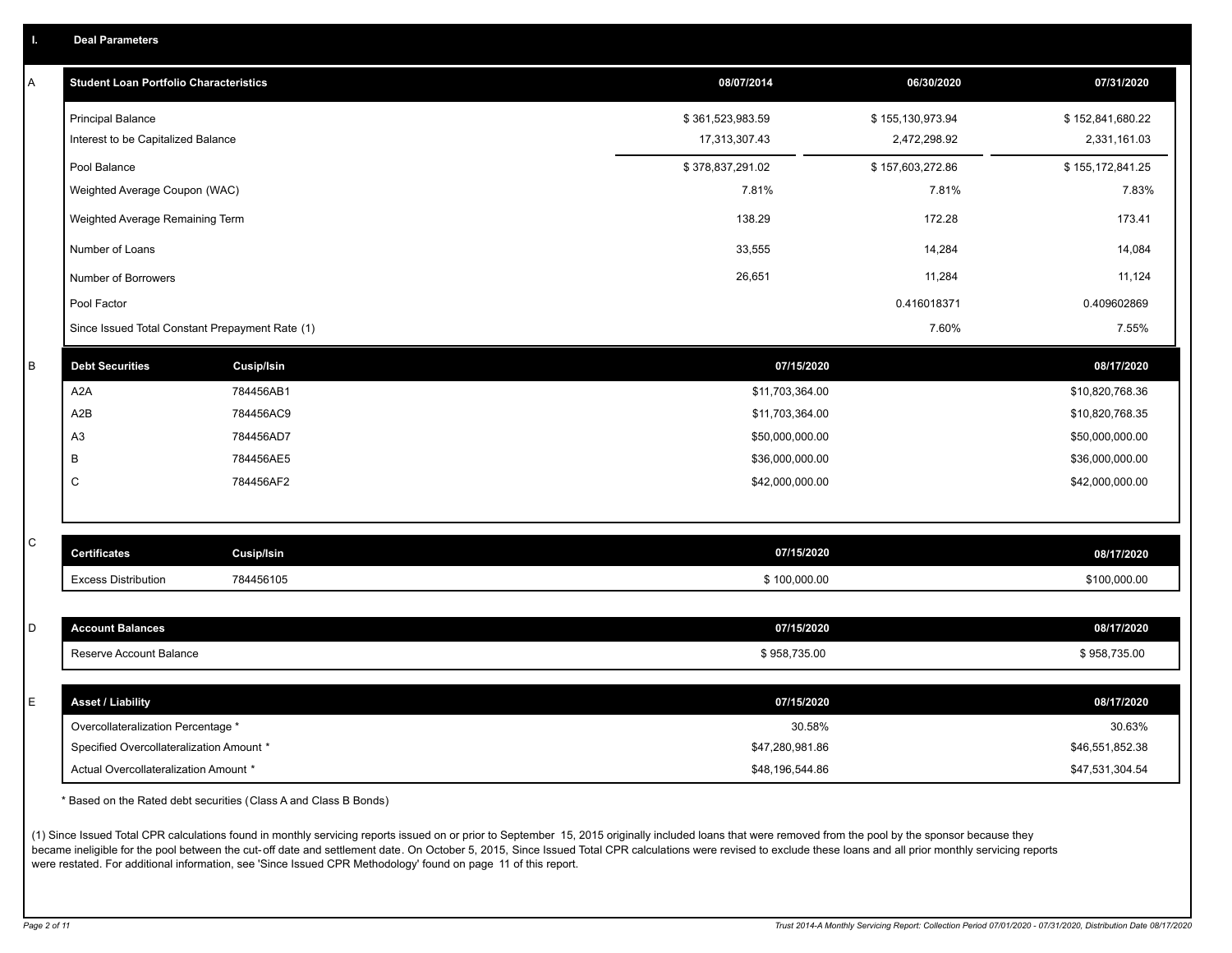### **II. 2014-A Trust Activity 07/01/2020 through 07/31/2020**

| <b>Borrower Principal</b><br>2,456,066.82                                       |  |
|---------------------------------------------------------------------------------|--|
|                                                                                 |  |
| 0.00<br><b>Consolidation Activity Principal</b>                                 |  |
| 0.00<br>Seller Principal Reimbursement                                          |  |
| 0.00<br>Servicer Principal Reimbursement                                        |  |
| 0.00<br>Delinquent Principal Purchases by Servicer                              |  |
| 0.00<br><b>Other Principal Deposits</b>                                         |  |
| \$2,456,066.82<br><b>Total Principal Receipts</b>                               |  |
| В<br><b>Student Loan Interest Receipts</b>                                      |  |
| Borrower Interest<br>746,153.64                                                 |  |
| <b>Consolidation Activity Interest</b><br>0.00                                  |  |
| 0.00<br>Seller Interest Reimbursement                                           |  |
| Servicer Interest Reimbursement<br>(1,794.94)                                   |  |
| 0.00<br>Delinquent Interest Purchases by Servicer                               |  |
| Other Interest Deposits<br>4,818.52                                             |  |
| \$749,177.22<br><b>Total Interest Receipts</b>                                  |  |
| С<br><b>Recoveries on Realized Losses</b><br>\$56,118.28                        |  |
| D<br><b>Investment Income</b><br>\$131.58                                       |  |
| E<br><b>Funds Borrowed from Next Collection Period</b><br>\$0.00                |  |
| F<br><b>Funds Repaid from Prior Collection Period</b><br>\$0.00                 |  |
| G<br>\$0.00<br>Loan Sale or Purchase Proceeds                                   |  |
| \$0.00<br>H<br>Initial Deposits to Collection Account                           |  |
| <b>Excess Transferred from Other Accounts</b><br>\$0.00                         |  |
| <b>Borrower Benefit Reimbursements</b><br>\$0.00<br>J                           |  |
| Κ<br><b>Gross Swap Receipt</b><br>\$0.00                                        |  |
| \$0.00<br><b>Other Deposits</b><br>L                                            |  |
| <b>Other Fees Collected</b><br>М<br>\$0.00                                      |  |
| Ν<br><b>AVAILABLE FUNDS</b><br>\$3,261,493.90                                   |  |
| O<br>Non-Cash Principal Activity During Collection Period<br>\$166,773.10       |  |
| \$0.00<br>P<br>Aggregate Purchased Amounts by the Depositor, Servicer or Seller |  |
| Q<br>Aggregate Loan Substitutions<br>\$0.00                                     |  |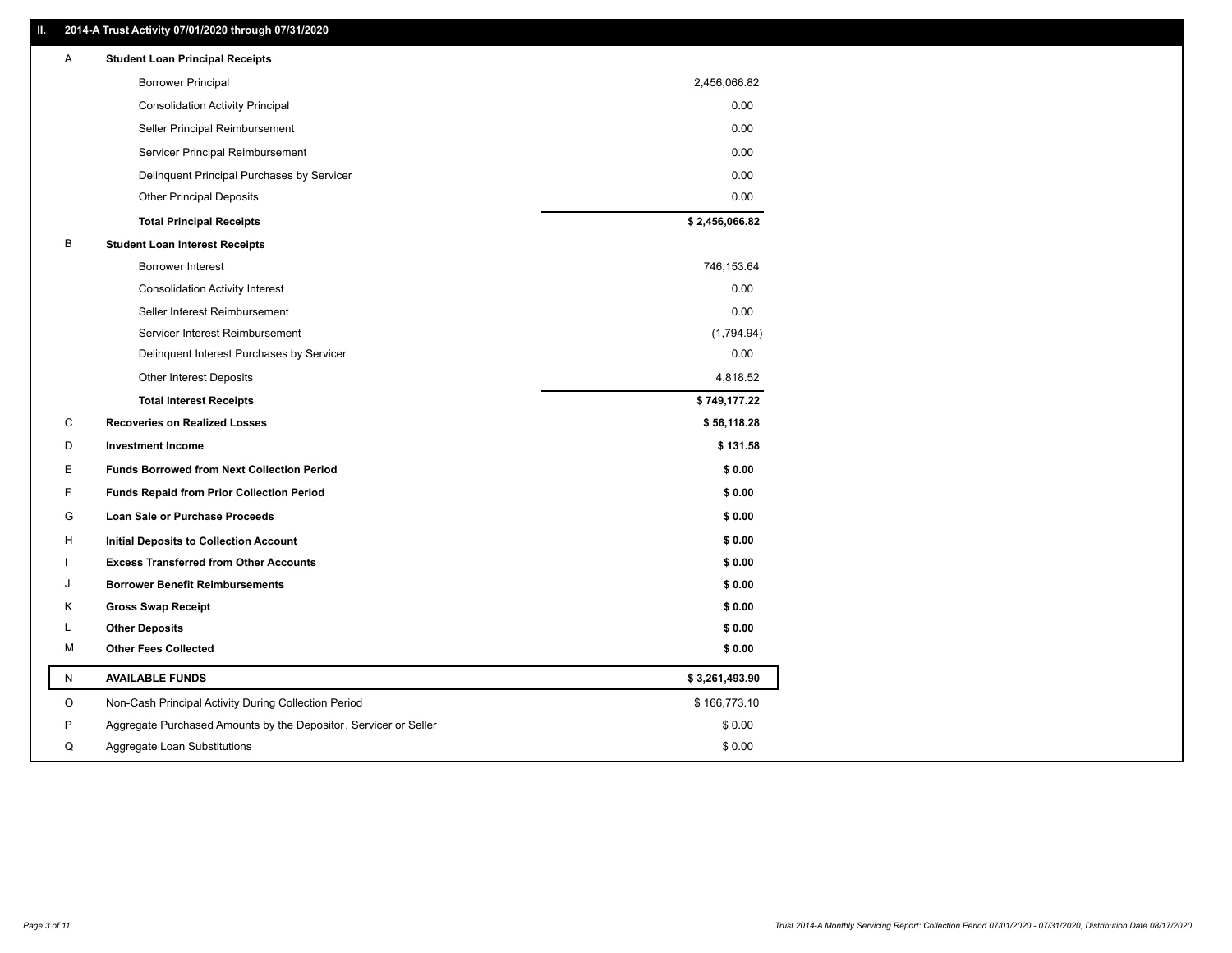|                   |                         |                          |         | 07/31/2020 |                  |                |                          |         | 06/30/2020 |                  |                |
|-------------------|-------------------------|--------------------------|---------|------------|------------------|----------------|--------------------------|---------|------------|------------------|----------------|
|                   |                         | <b>Wtd Avg</b><br>Coupon | # Loans | Principal  |                  | % of Principal | <b>Wtd Avg</b><br>Coupon | # Loans | Principal  |                  | % of Principal |
| INTERIM:          | IN SCHOOL               |                          | 8.51%   | 83         | \$1,107,045.39   | 0.713%         |                          | 8.49%   | 90         | \$1,140,646.60   | 0.724%         |
|                   | GRACE                   |                          | 9.14%   | 35         | \$431,302.56     | 0.278%         |                          | 9.07%   | 37         | \$532,999.56     | 0.338%         |
|                   | <b>DEFERMENT</b>        |                          | 8.43%   | 681        | \$8,751,637.60   | 5.640%         |                          | 8.49%   | 711        | \$9,170,148.06   | 5.819%         |
| <b>REPAYMENT:</b> | <b>CURRENT</b>          |                          | 7.70%   | 12,175     | \$127,380,610.19 | 82.090%        |                          | 7.67%   | 12,110     | \$126,431,502.19 | 80.221%        |
|                   | 31-60 DAYS DELINQUENT   |                          | 8.12%   | 111        | \$1,735,952.14   | 1.119%         |                          | 8.95%   | 93         | \$1,162,935.12   | 0.738%         |
|                   | 61-90 DAYS DELINQUENT   |                          | 9.10%   | 50         | \$642,807.50     | 0.414%         |                          | 8.70%   | 51         | \$899,607.26     | 0.571%         |
|                   | 91-120 DAYS DELINQUENT  |                          | 8.56%   | 26         | \$507,167.84     | 0.327%         |                          | 7.98%   | 38         | \$608,748.97     | 0.386%         |
|                   | 121-150 DAYS DELINQUENT |                          | 8.22%   | 26         | \$413,439.48     | 0.266%         |                          | 8.73%   | 32         | \$592,067.07     | 0.376%         |
|                   | 151-180 DAYS DELINQUENT |                          | 8.74%   | 20         | \$433,707.87     | 0.279%         |                          | 9.07%   | 42         | \$652,643.39     | 0.414%         |
|                   | > 180 DAYS DELINQUENT   |                          | 9.09%   | 19         | \$301,601.81     | 0.194%         |                          | 8.19%   | 19         | \$223,873.27     | 0.142%         |
|                   | <b>FORBEARANCE</b>      |                          | 8.35%   | 858        | \$13,467,568.87  | 8.679%         |                          | 8.20%   | 1,061      | \$16,188,101.37  | 10.271%        |
| <b>TOTAL</b>      |                         |                          |         | 14,084     | \$155,172,841.25 | 100.00%        |                          |         | 14,284     | \$157,603,272.86 | 100.00%        |

Percentages may not total 100% due to rounding \*

\*\* Smart Option Interest Only loans and \$25 Fixed Payment loans classified as in repayment whether student borrowers are in school, in grace, in deferment or required to make full principal and interest payments on their l

\*\*\* To conform with company standard reporting these sections now include Princial and Interest Accrued to Capitalize.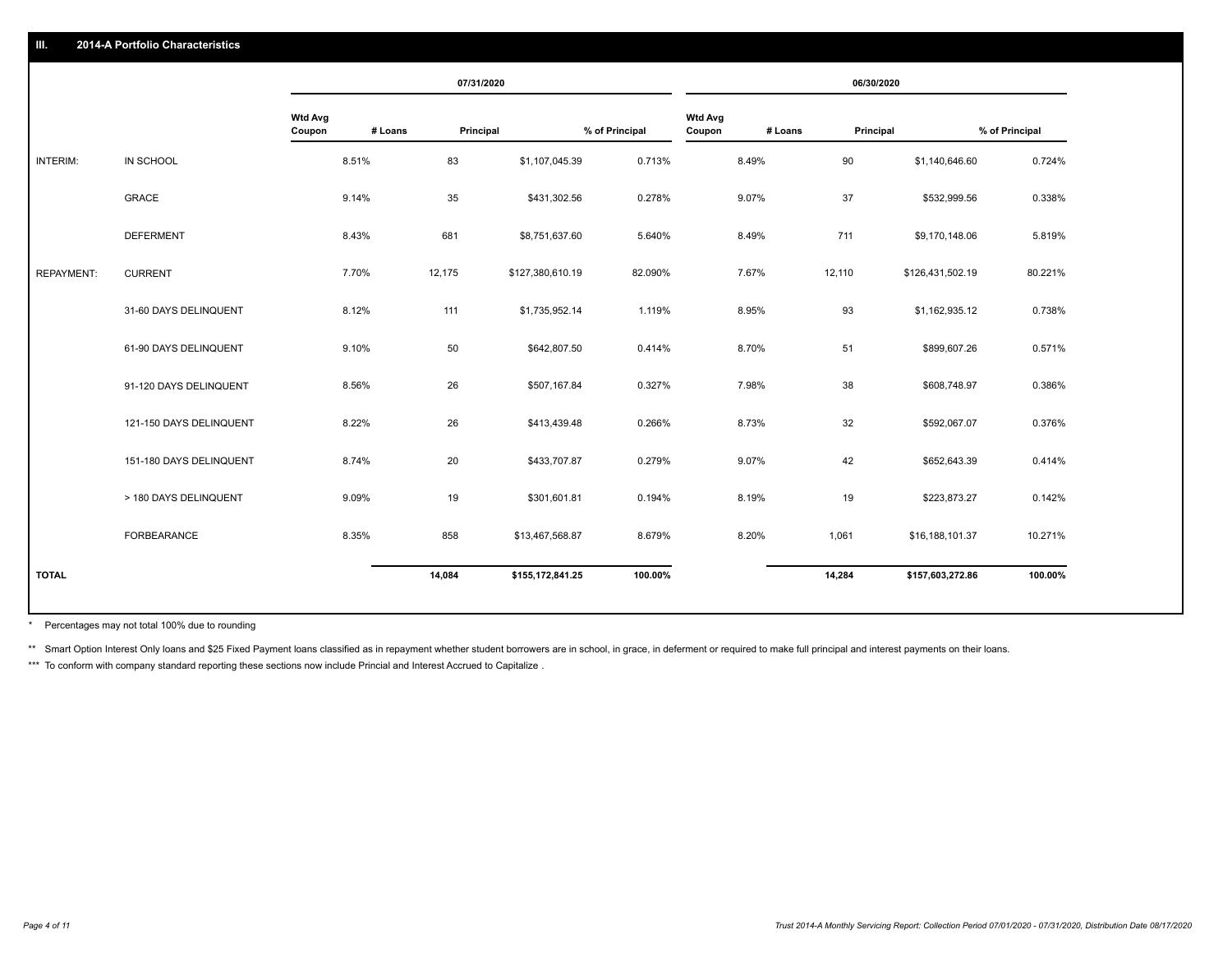|                                                         | 7/31/2020        | 6/30/2020        |
|---------------------------------------------------------|------------------|------------------|
| Pool Balance                                            | \$155,172,841.25 | \$157,603,272.86 |
| Total # Loans                                           | 14,084           | 14,284           |
| Total # Borrowers                                       | 11,124           | 11,284           |
| Weighted Average Coupon                                 | 7.83%            | 7.81%            |
| Weighted Average Remaining Term                         | 173.41           | 172.28           |
| Percent of Pool - Cosigned                              | 93.6%            | 93.6%            |
| Percent of Pool - Non Cosigned                          | 6.4%             | 6.4%             |
| Borrower Interest Accrued for Period                    | \$1,008,603.51   | \$986,168.95     |
| Outstanding Borrower Interest Accrued                   | \$4,101,157.20   | \$4,121,252.22   |
| Gross Principal Realized Loss - Periodic *              | \$111,935.69     | \$263,120.09     |
| Gross Principal Realized Loss - Cumulative *            | \$16,454,043.89  | \$16,342,108.20  |
| Delinquent Principal Purchased by Servicer - Periodic   | \$0.00           | \$0.00           |
| Delinguent Principal Purchased by Servicer - Cumulative | \$0.00           | \$0.00           |
| Recoveries on Realized Losses - Periodic                | \$56,118.28      | \$34,509.26      |
| Recoveries on Realized Losses - Cumulative              | \$1,690,978.48   | \$1,634,860.20   |
| Net Losses - Periodic                                   | \$55,817.41      | \$228,610.83     |
| Net Losses - Cumulative                                 | \$14,763,065.41  | \$14,707,248.00  |
| <b>Cumulative Gross Defaults</b>                        | \$16,454,043.89  | \$16,342,108.20  |
| Change in Gross Defaults                                | \$111,935.69     | \$263,120.09     |
| Non-Cash Principal Activity - Capitalized Interest      | \$270,920.75     | \$447,846.04     |
| Since Issued Total Constant Prepayment Rate (CPR) (1)   | 7.55%            | 7.60%            |
| Loan Substitutions                                      | \$0.00           | \$0.00           |
| <b>Cumulative Loan Substitutions</b>                    | \$0.00           | \$0.00           |
| <b>Unpaid Master Servicing Fees</b>                     | \$0.00           | \$0.00           |
| <b>Unpaid Sub-Servicing Fees</b>                        | \$0.00           | \$0.00           |
| <b>Unpaid Administration Fees</b>                       | \$0.00           | \$0.00           |
| Unpaid Carryover Master Servicing Fees                  | \$0.00           | \$0.00           |
| Unpaid Carryover Sub-Servicing Fees                     | \$0.00           | \$0.00           |
| Note Interest Shortfall                                 | \$0.00           | \$0.00           |

\* In accordance with the Sub-Servicer's current policies and procedures, after September 1, 2017 loans subject to bankruptcy claims generally will not be reported as a charged- off unless and until they are delinquent for

(1) Since Issued Total CPR calculations found in monthly servicing reports issued on or prior to September 15, 2015 originally included loans that were removed from the pool by the sponsor because they became ineligible fo between the cut-off date and settlement date. On October 5, 2015, Since Issued Total CPR calculations were revised to exclude these loans and all prior monthly servicing reports were restated. For additional information, s CPR Methodology' found on page 11 of this report.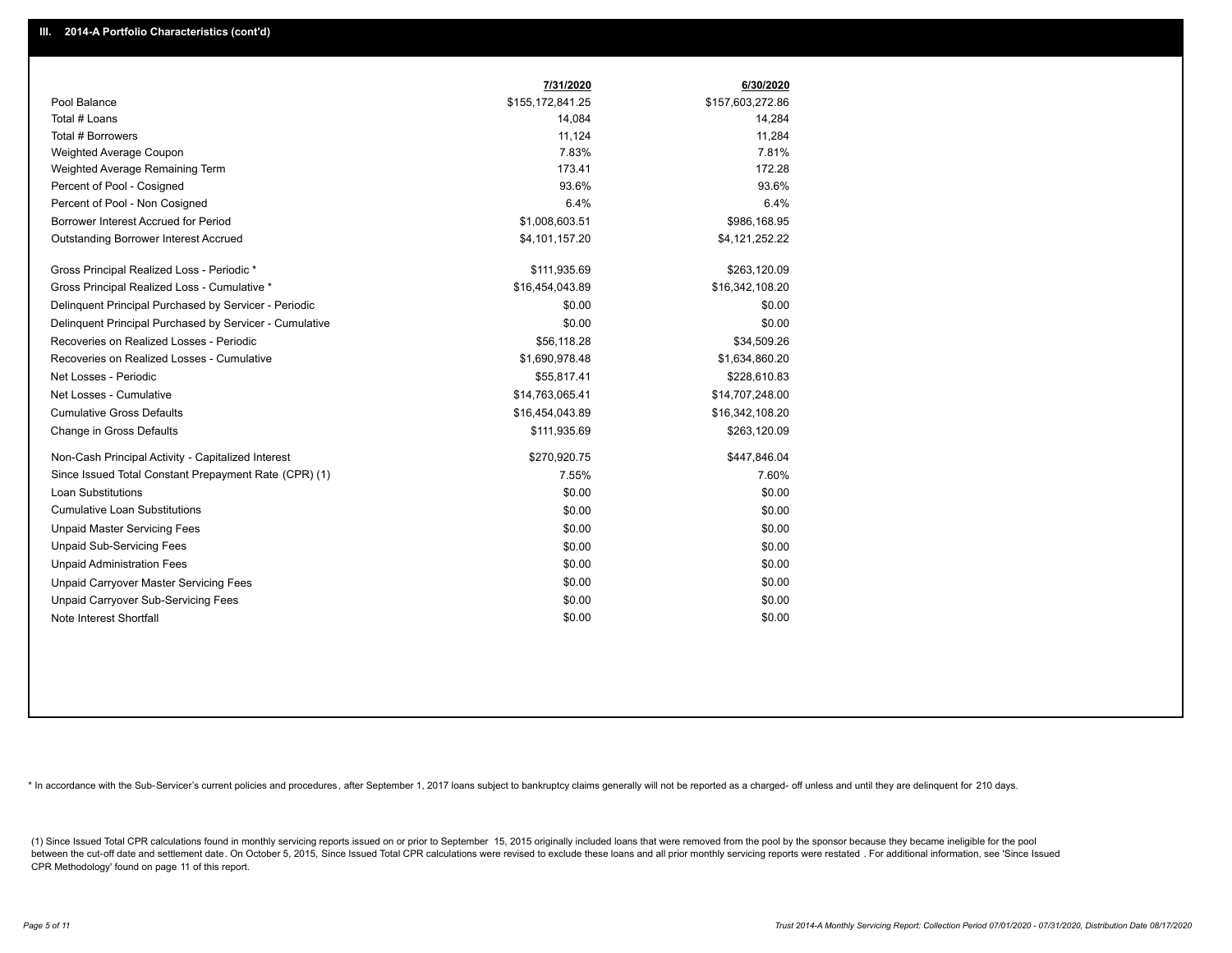## **IV. 2014-A Portfolio Statistics by Loan Program**

|                                                        | Weighted<br><b>Average Coupon</b> | # LOANS | \$ AMOUNT        | $\frac{9}{6}$ * |
|--------------------------------------------------------|-----------------------------------|---------|------------------|-----------------|
| - Smart Option Deferred Loans                          | 8.17%                             | 7,100   | \$79,416,283.43  | 51.179%         |
| - Smart Option Fixed Pay Loans                         | 7.77%                             | 4,076   | \$54,582,872.01  | 35.176%         |
| - Smart Option Interest-Only Loans                     | 6.69%                             | 2,908   | \$21,173,685.81  | 13.645%         |
| - Other Loan Programs                                  | 0.00%                             | 0.00    | \$0.00           | 0.000%          |
| Total                                                  | 7.83%                             | 14,084  | \$155,172,841.25 | 100.000%        |
| Prime Indexed Loans -- Monthly Reset Adjustable        |                                   |         | \$0.00           |                 |
| Prime Indexed Loans -- Monthly Reset Non-Adjustable    |                                   |         | \$0.00           |                 |
| Prime Indexed Loans -- Quarterly Reset Adjustable      |                                   |         | \$0.00           |                 |
| Prime Indexed Loans -- Quarterly Reset Non-Adjustable  |                                   |         | \$0.00           |                 |
| Prime Indexed Loans -- Annual Reset                    |                                   |         | \$0.00           |                 |
| <b>T-Bill Indexed Loans</b>                            |                                   |         | \$0.00           |                 |
| <b>Fixed Rate Loans</b>                                |                                   |         | \$20,383,391.75  |                 |
| <b>LIBOR Indexed Loans</b>                             |                                   |         | \$134,789,449.50 |                 |
|                                                        |                                   |         |                  |                 |
| * Note: Percentages may not total 100% due to rounding |                                   |         |                  |                 |

To conform with company standard reporting these sections now include Princial and Interest Accrued to Capitalize .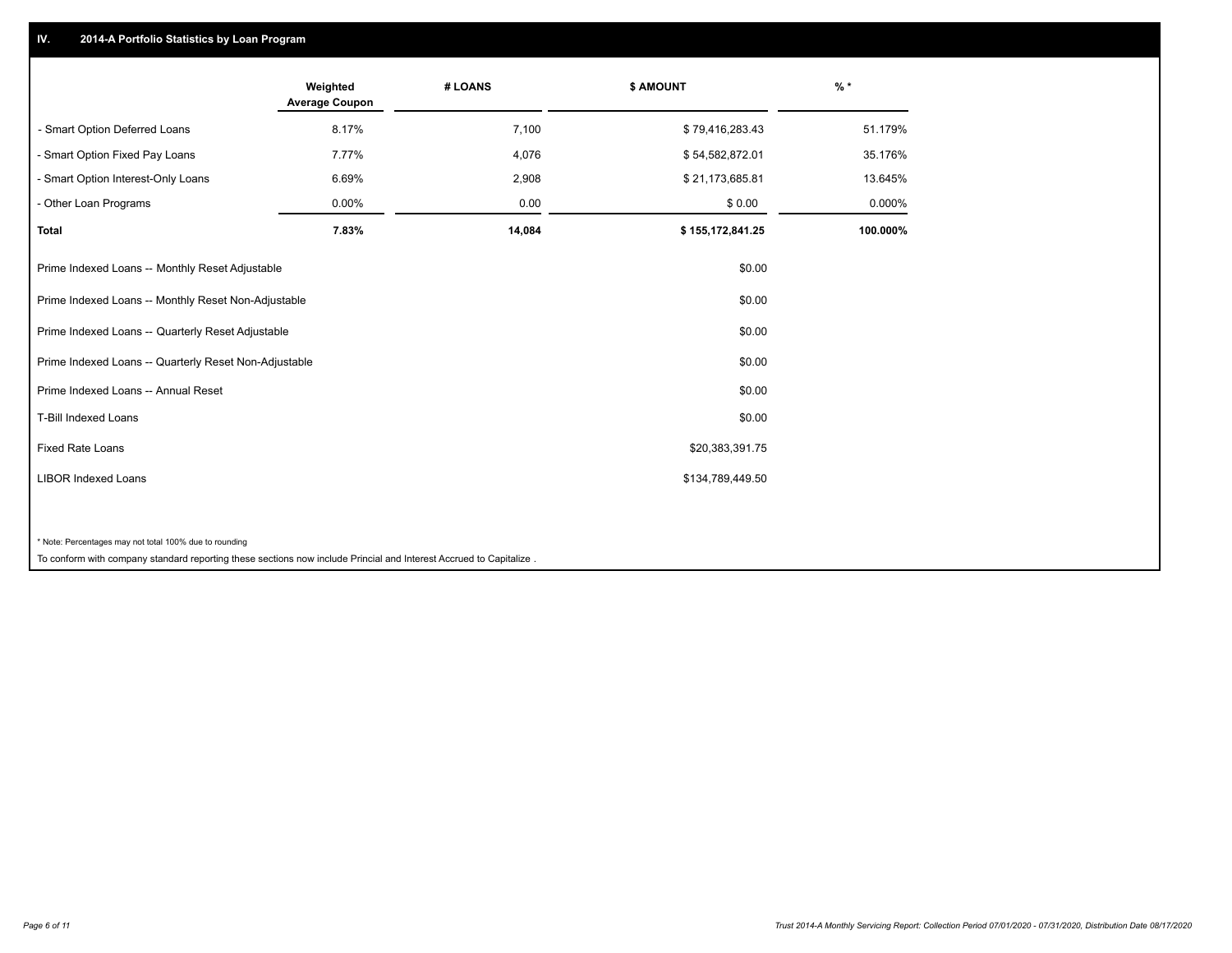| v. | 2014-A Reserve Account and Principal Distribution Calculations                                                                                                                                     |                  |  |
|----|----------------------------------------------------------------------------------------------------------------------------------------------------------------------------------------------------|------------------|--|
| А. | <b>Reserve Account</b>                                                                                                                                                                             |                  |  |
|    | Specified Reserve Account Balance                                                                                                                                                                  | \$958,735.00     |  |
|    | Actual Reserve Account Balance                                                                                                                                                                     | \$958,735.00     |  |
| В. | <b>Principal Distribution Amount</b>                                                                                                                                                               |                  |  |
|    | Class A Notes Outstanding<br>i.                                                                                                                                                                    | \$73,406,728.00  |  |
|    | Pool Balance<br>ii.                                                                                                                                                                                | \$155,172,841.25 |  |
|    | First Priority Principal Distribution Amount (i - ii)<br>iii.                                                                                                                                      | \$0.00           |  |
|    | Class A and B Notes Outstanding<br>iv.                                                                                                                                                             | \$109,406,728.00 |  |
|    | First Priority Principal Distribution Amount<br>v.                                                                                                                                                 | \$0.00           |  |
|    | Pool Balance<br>vi.                                                                                                                                                                                | \$155,172,841.25 |  |
|    | Specified Overcollateralization Amount<br>vii.                                                                                                                                                     | \$46,551,852.38  |  |
|    | viii. Regular Principal Distribution Amount (iv - v) - (vi - vii)                                                                                                                                  | \$785,739.13     |  |
|    |                                                                                                                                                                                                    |                  |  |
|    | Notes Outstanding<br>ix.                                                                                                                                                                           | \$151,406,728.00 |  |
|    | First Priority Principal Distribution Amount<br>х.                                                                                                                                                 | \$0.00           |  |
|    | Regular Principal Distribution Amount<br>xi.                                                                                                                                                       | \$785,739.13     |  |
|    | Available Funds (after payment of waterfall items A through J) *<br>xii.                                                                                                                           | \$1,958,904.32   |  |
|    | xiii. Additional Principal Distribution Amount (min(ix - x - xi, xiii))                                                                                                                            | \$979,452.16     |  |
|    | * Represents 50% of value if the principal balance of the notes is greater than 10% of initial principal balance of the notes or the Class A and Class B note are reduced to 0, otherwise the full |                  |  |

value is shown.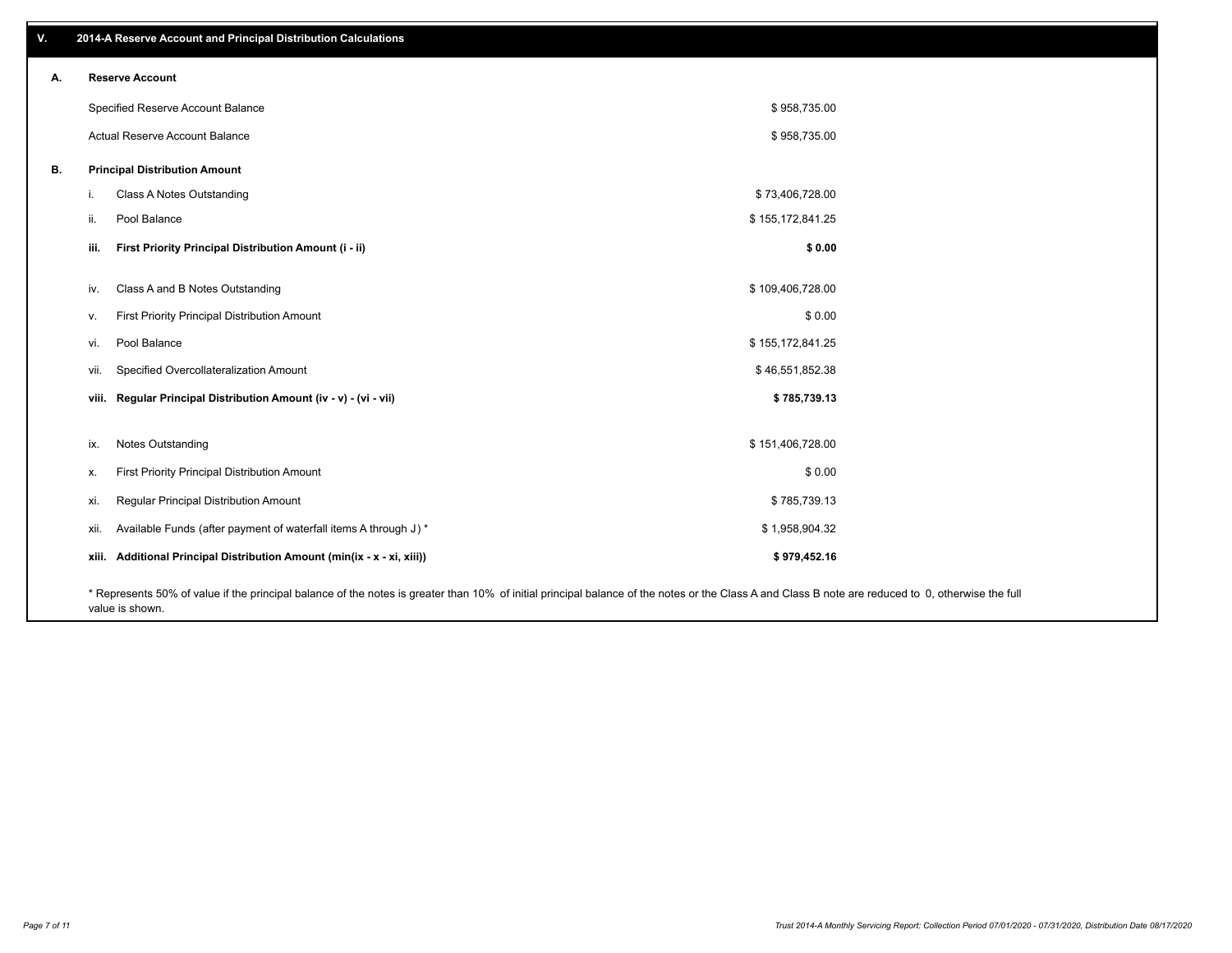| <b>Total Available Funds</b>                                                           |                  | \$3,261,493.90 |
|----------------------------------------------------------------------------------------|------------------|----------------|
| <b>Trustee Fees</b>                                                                    | \$0.00           | \$3,261,493.90 |
| i. Master Servicing Fees                                                               | \$6,520.19       | \$3,254,973.71 |
| ii. Sub-Servicing Fees                                                                 | \$105,445.80     | \$3,149,527.91 |
| i. Administration Fees                                                                 | \$6,667.00       | \$3,142,860.91 |
| ii. Unreimbursed Administrator Advances plus any Unpaid                                | \$0.00           | \$3,142,860.91 |
| Class A Noteholders Interest Distribution Amount                                       | \$120,717.46     | \$3,022,143.45 |
| <b>First Priority Principal Payment</b>                                                | \$0.00           | \$3,022,143.45 |
| Class B Noteholders Interest Distribution Amount                                       | \$120,000.00     | \$2,902,143.45 |
| Class C Noteholders Interest Distribution Amount                                       | \$157,500.00     | \$2,744,643.45 |
| Reinstatement Reserve Account                                                          | \$0.00           | \$2,744,643.45 |
| Regular Principal Distribution                                                         | \$785,739.13     | \$1,958,904.32 |
| i. Carryover Master Servicing Fees                                                     | \$0.00           | \$1,958,904.32 |
| ii. Carryover Sub-servicing Fees                                                       | \$0.00           | \$1,958,904.32 |
| Additional Principal Distribution Amount                                               | \$979,452.16     | \$979,452.16   |
| Unpaid Expenses of Trustee                                                             | \$0.00           | \$979,452.16   |
| Unpaid Expenses of Administrator                                                       | \$0.00           | \$979,452.16   |
| Remaining Funds to the Excess Distribution Certificateholder                           | \$979,452.16     | \$0.00         |
|                                                                                        |                  |                |
| <b>Waterfall Conditions</b>                                                            |                  |                |
| <b>Class C Noteholders' Interest Distribution Condition</b>                            |                  |                |
| Pool Balance<br>i.                                                                     | \$155,172,841.25 |                |
| ii.<br>Class A and B Notes Outstanding                                                 | \$109,406,728.00 |                |
| Class C Noteholders' Interest Distribution Ratio (i / ii)<br>iii.                      | 141.83%          |                |
| Minimum Ratio<br>iv.                                                                   | 110.00%          |                |
| Is the Class C Noteholders' Interest Distribution Condition Satisfied (iii > iv)<br>٧. | Υ                |                |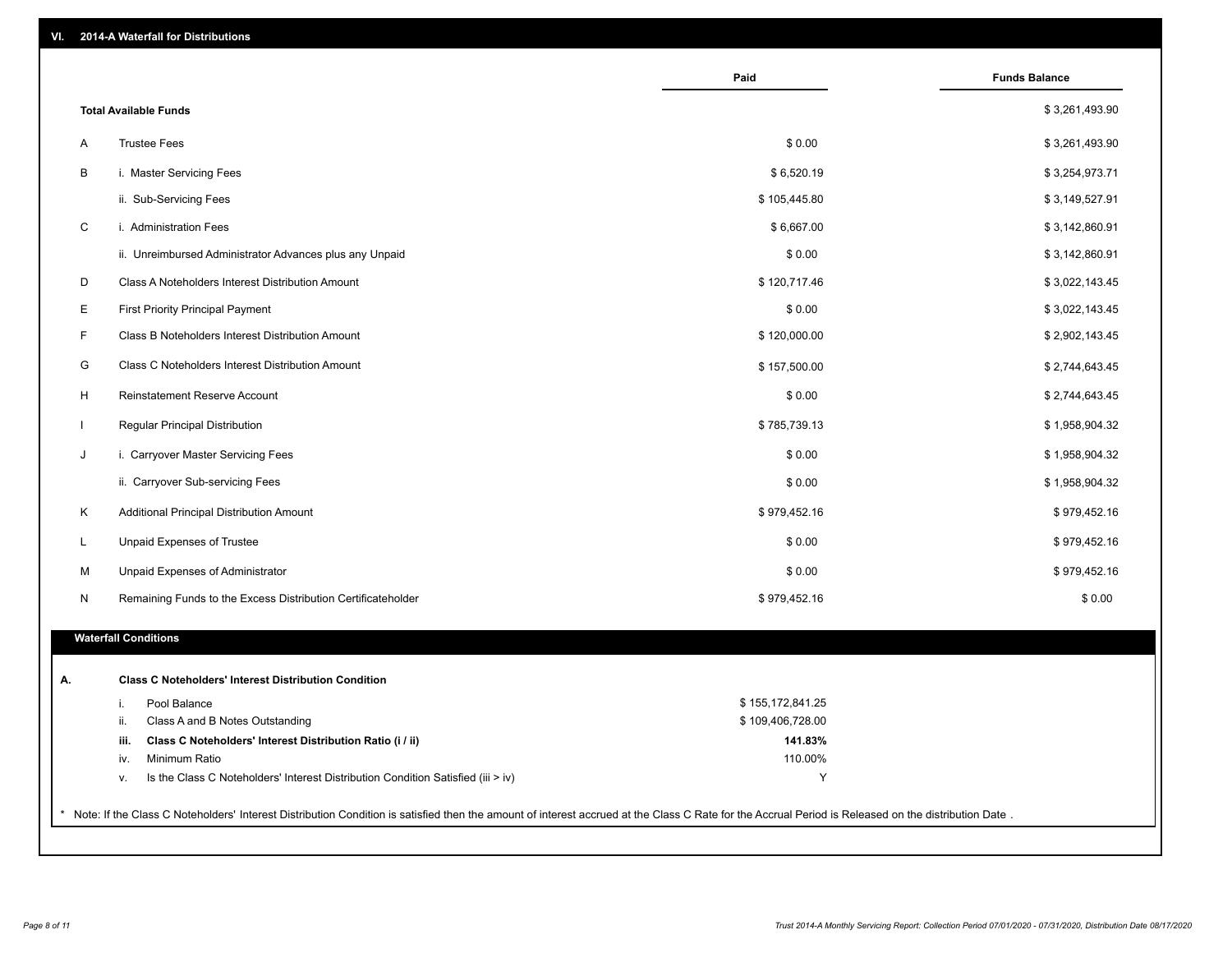## **VII. 2014-A Distributions**

| <b>Distribution Amounts</b>                                |                         |                         |                         |
|------------------------------------------------------------|-------------------------|-------------------------|-------------------------|
|                                                            | A <sub>2</sub> A        | A <sub>2</sub> B        | A3                      |
| Cusip/Isin                                                 | 784456AB1               | 784456AC9               | 784456AD7               |
| <b>Beginning Balance</b>                                   | \$11,703,364.00         | \$11,703,364.00         | \$50,000,000.00         |
| Index                                                      | <b>FIXED</b>            | <b>LIBOR</b>            | <b>LIBOR</b>            |
| Spread/Fixed Rate                                          | 3.05%                   | 1.15%                   | 1.50%                   |
| Record Date (Days Prior to Distribution)                   | 1 NEW YORK BUSINESS DAY | 1 NEW YORK BUSINESS DAY | 1 NEW YORK BUSINESS DAY |
| <b>Accrual Period Begin</b>                                | 7/15/2020               | 7/15/2020               | 7/15/2020               |
| <b>Accrual Period End</b>                                  | 8/15/2020               | 8/17/2020               | 8/17/2020               |
| <b>Daycount Fraction</b>                                   | 0.08333333              | 0.09166667              | 0.09166667              |
| Interest Rate*                                             | 3.05000%                | 1.32475%                | 1.67475%                |
| <b>Accrued Interest Factor</b>                             | 0.002541667             | 0.001214354             | 0.001535188             |
| <b>Current Interest Due</b>                                | \$29,746.05             | \$14,212.03             | \$76,759.38             |
| Interest Shortfall from Prior Period Plus Accrued Interest | $$ -$                   | $$ -$                   | $\mathcal{S}$ -         |
| <b>Total Interest Due</b>                                  | \$29,746.05             | \$14,212.03             | \$76,759.38             |
| <b>Interest Paid</b>                                       | \$29,746.05             | \$14,212.03             | \$76,759.38             |
| <b>Interest Shortfall</b>                                  | $$ -$                   | $$ -$                   | $\mathsf{\$}$ -         |
| <b>Principal Paid</b>                                      | \$882,595.64            | \$882,595.65            | $\mathsf{\$}$ -         |
| <b>Ending Principal Balance</b>                            | \$10,820,768.36         | \$10,820,768.35         | \$50,000,000.00         |
| Paydown Factor                                             | 0.012979348             | 0.012979348             | 0.000000000             |
| <b>Ending Balance Factor</b>                               | 0.159128946             | 0.159128946             | 1.000000000             |

\* Pay rates for Current Distribution. For the interest rates applicable to the next distribution date, please see https://www.salliemae.com/about/investors/data/SMBabrate.txt.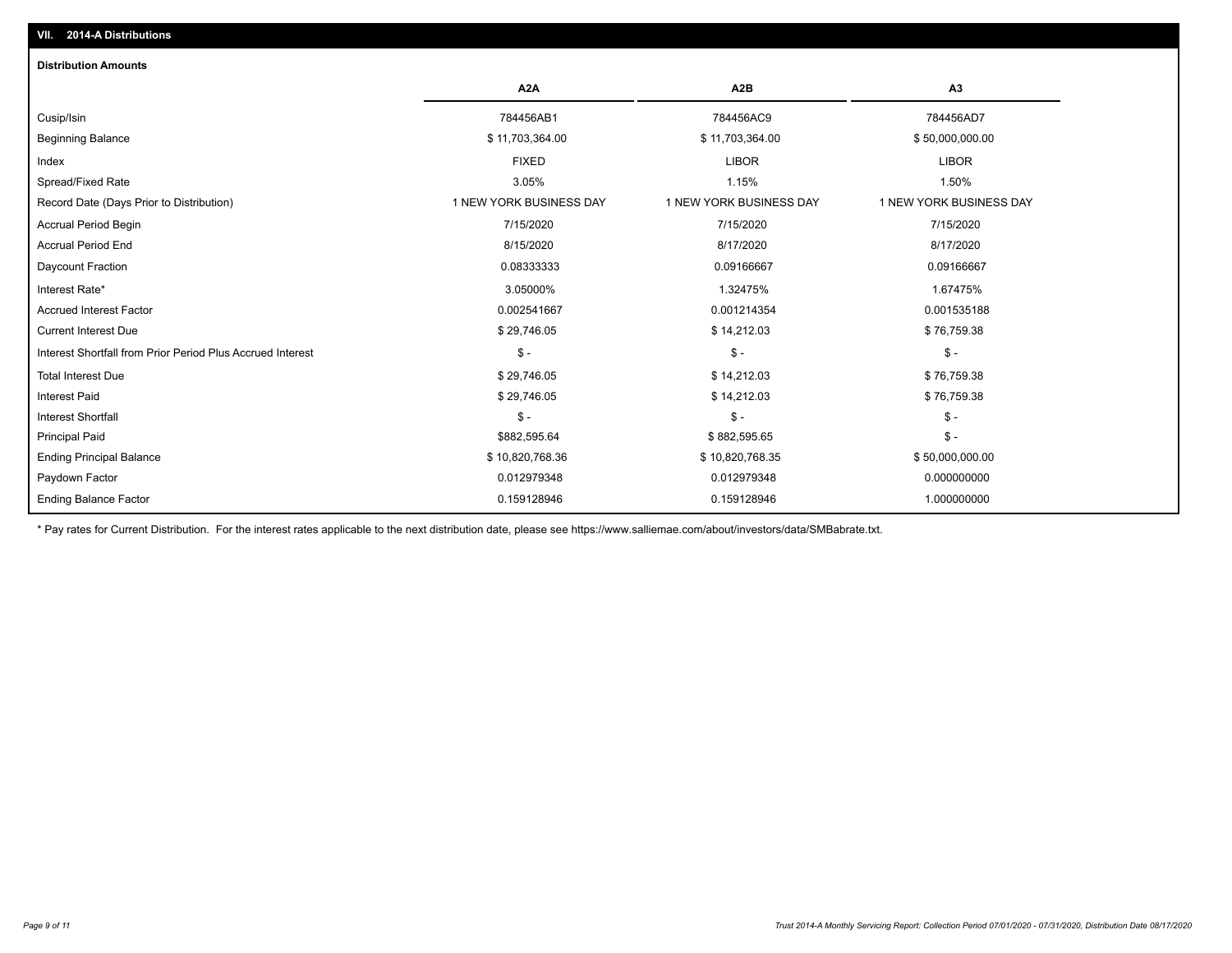| <b>Distribution Amounts</b>                                |                         |                         |
|------------------------------------------------------------|-------------------------|-------------------------|
|                                                            | в                       | C                       |
| Cusip/Isin                                                 | 784456AE5               | 784456AF2               |
| <b>Beginning Balance</b>                                   | \$36,000,000.00         | \$42,000,000.00         |
| Index                                                      | <b>FIXED</b>            | <b>FIXED</b>            |
| Spread/Fixed Rate                                          | 4.00%                   | 4.50%                   |
| Record Date (Days Prior to Distribution)                   | 1 NEW YORK BUSINESS DAY | 1 NEW YORK BUSINESS DAY |
| Accrual Period Begin                                       | 7/15/2020               | 7/15/2020               |
| <b>Accrual Period End</b>                                  | 8/15/2020               | 8/15/2020               |
| Daycount Fraction                                          | 0.08333333              | 0.08333333              |
| Interest Rate*                                             | 4.00000%                | 4.50000%                |
| <b>Accrued Interest Factor</b>                             | 0.003333333             | 0.003750000             |
| <b>Current Interest Due</b>                                | \$120,000.00            | \$157,500.00            |
| Interest Shortfall from Prior Period Plus Accrued Interest | $\mathsf{\$}$ -         | $\mathsf{\$}$ -         |
| <b>Total Interest Due</b>                                  | \$120,000.00            | \$157,500.00            |
| <b>Interest Paid</b>                                       | \$120,000.00            | \$157,500.00            |
| <b>Interest Shortfall</b>                                  | $\mathcal{S}$ -         | $\frac{1}{2}$           |
| <b>Principal Paid</b>                                      | $$ -$                   | $\mathsf{\$}$ -         |
| <b>Ending Principal Balance</b>                            | \$36,000,000.00         | \$42,000,000.00         |
| Paydown Factor                                             | 0.000000000             | 0.000000000             |
| <b>Ending Balance Factor</b>                               | 1.000000000             | 1.000000000             |

\* Pay rates for Current Distribution. For the interest rates applicable to the next distribution date, please see https://www.salliemae.com/about/investors/data/SMBabrate.txt.

**VII. 2014-A Distributions**